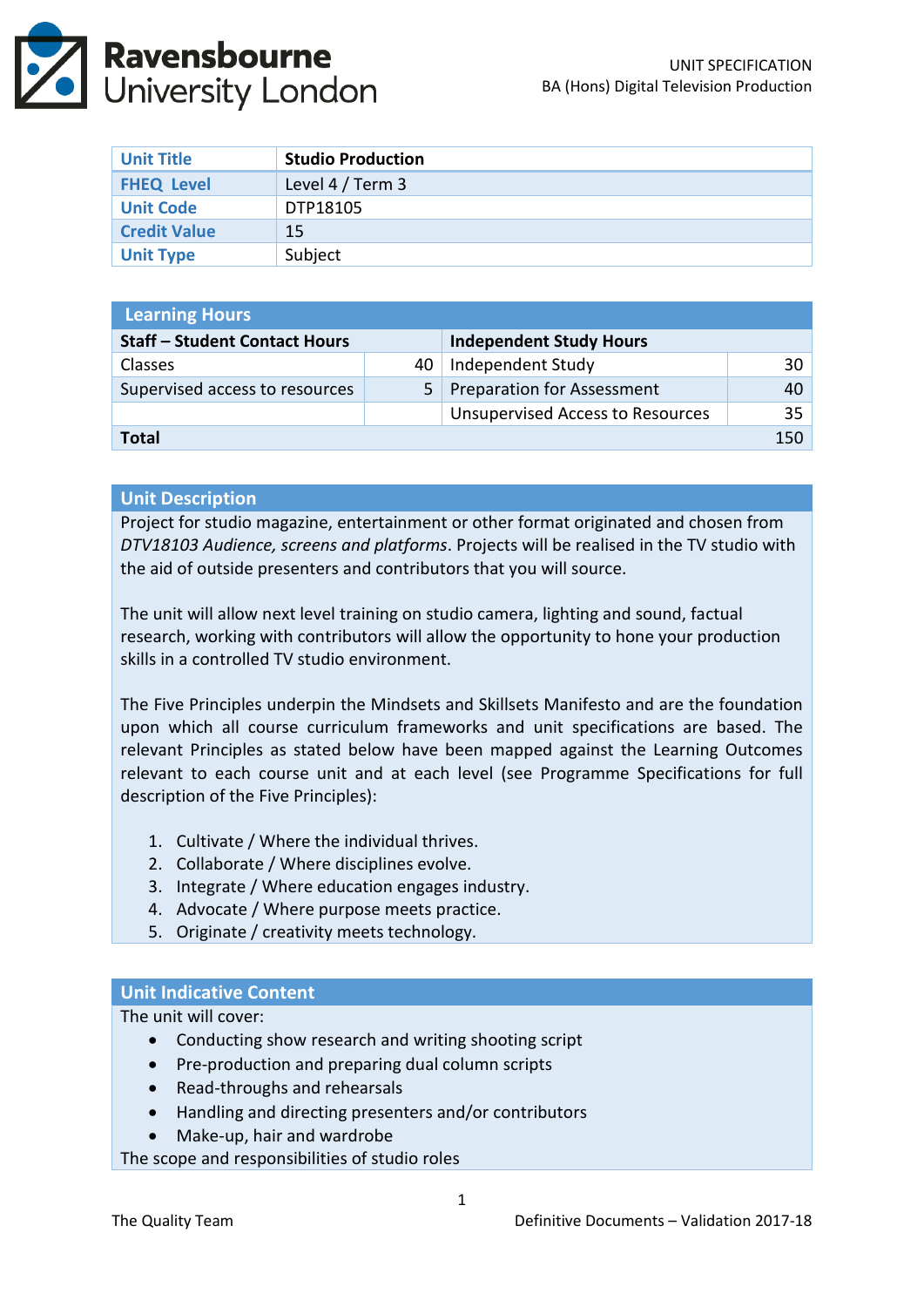- Producer, Director, Floor Manager, Script Supervisor
- Crew roles: Lighting Director, Sound Supervisor, Camera Operator, Vision Mixer
- Talent (presenters, contributors, etc.)

Studio production techniques:

- Health and safety
- Rigging
- Clock, bars and slate
- Multi-camera studio direction
- Gallery operations
- Talkback
- Studio camera and vision mixing, graphics and character generation
- Studio sound and sound desks
- Studio lighting and lighting desks
- Shooting angles and blocking.

#### **Unit Aims**

Research and develop ideas into studio scripts and produce a multi-camera TV show. Develop group-working skills and team coordination in an interdisciplinary studio context. Produce a safe working environment where crew, presenters/actors or other contributors work efficiently together to produce a professionally produced programme. Present finished work to a high standard.

### **Unit Learning Outcomes**

**LO1 Research/Inspiration -** Demonstrate your capacity for information gathering techniques using a wide range of sources, providing visual, contextual and industry casestudy research as appropriate.

**LO4 (Pre) Production -** Identify, select and apply an appropriate selection of processes, materials and methods that inform creative and academic practice.

**LO5 Presentation /Storytelling for Influence -** Evidence effective communication of projects, whether in visual, oral or written form.

**LO8 Professional Identity** - Evidence an emerging personal creative and professional identity

### **Learning and Teaching Methods**

This unit will be delivered using a combination of:

- **•** Briefings
- Lectures
- Project work
- Seminars
- Workshops
- **•** Group work
- Online activity